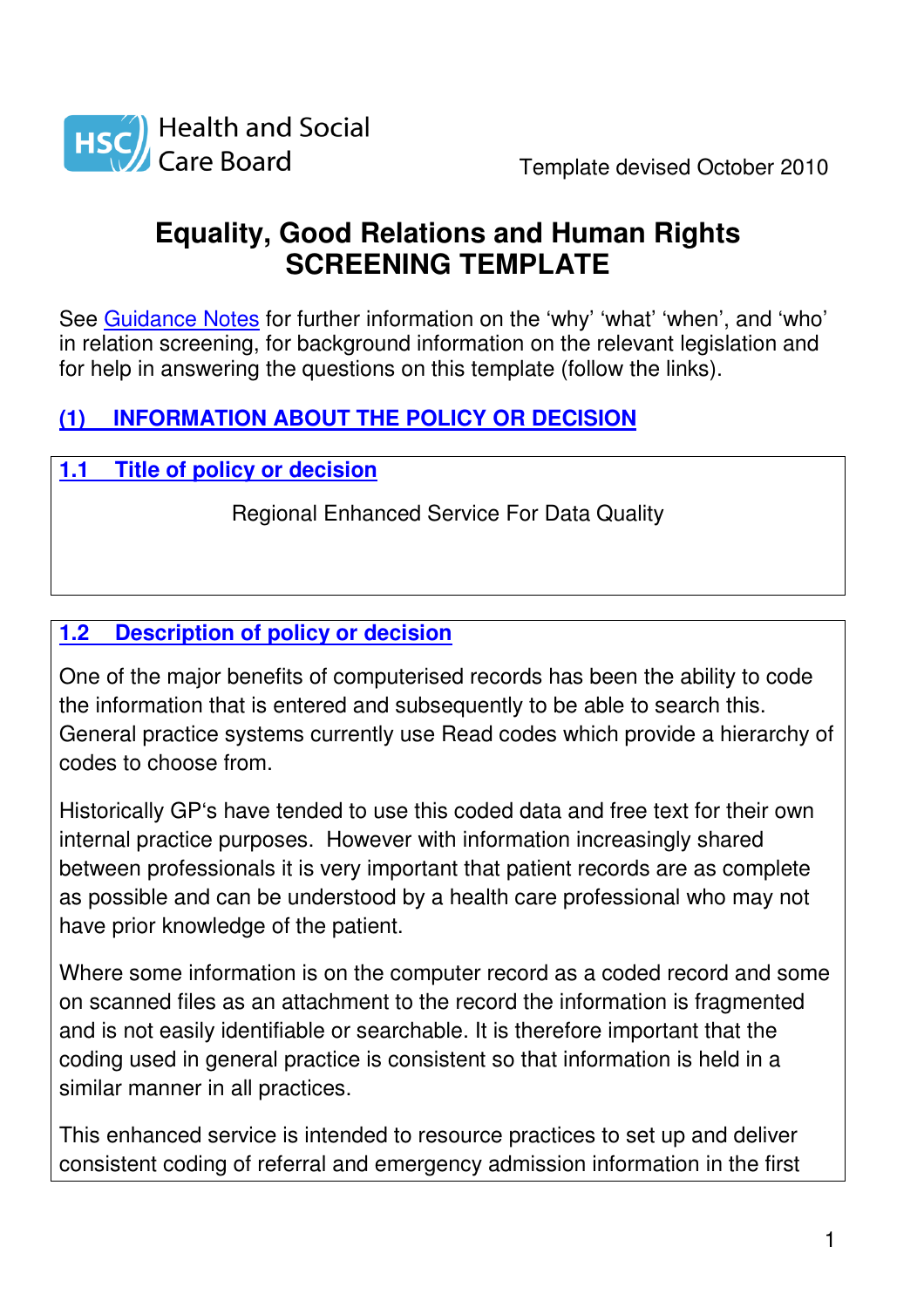instance. Storing relevant information in the patient's medical record remains a core service irrespective of this coding initiative. The service is in two parts:

- 1. Coding of Referrals to Consultant Services, A&E and some Community Services at time of referral.
- 2. Coding of Hospital Emergency Admissions on receipt of the final discharge letter.

Practices may sign up to deliver either or both parts of the service.

**1.3 Main stakeholders affected (internal and external)**

Patients of GP practices GPs and Practice staff Commissioning Organisations.

**1.4 Other policies or decisions with a bearing on this policy or decision**

- QOF quality and productivity indicators.
- New service commissioning in primary care.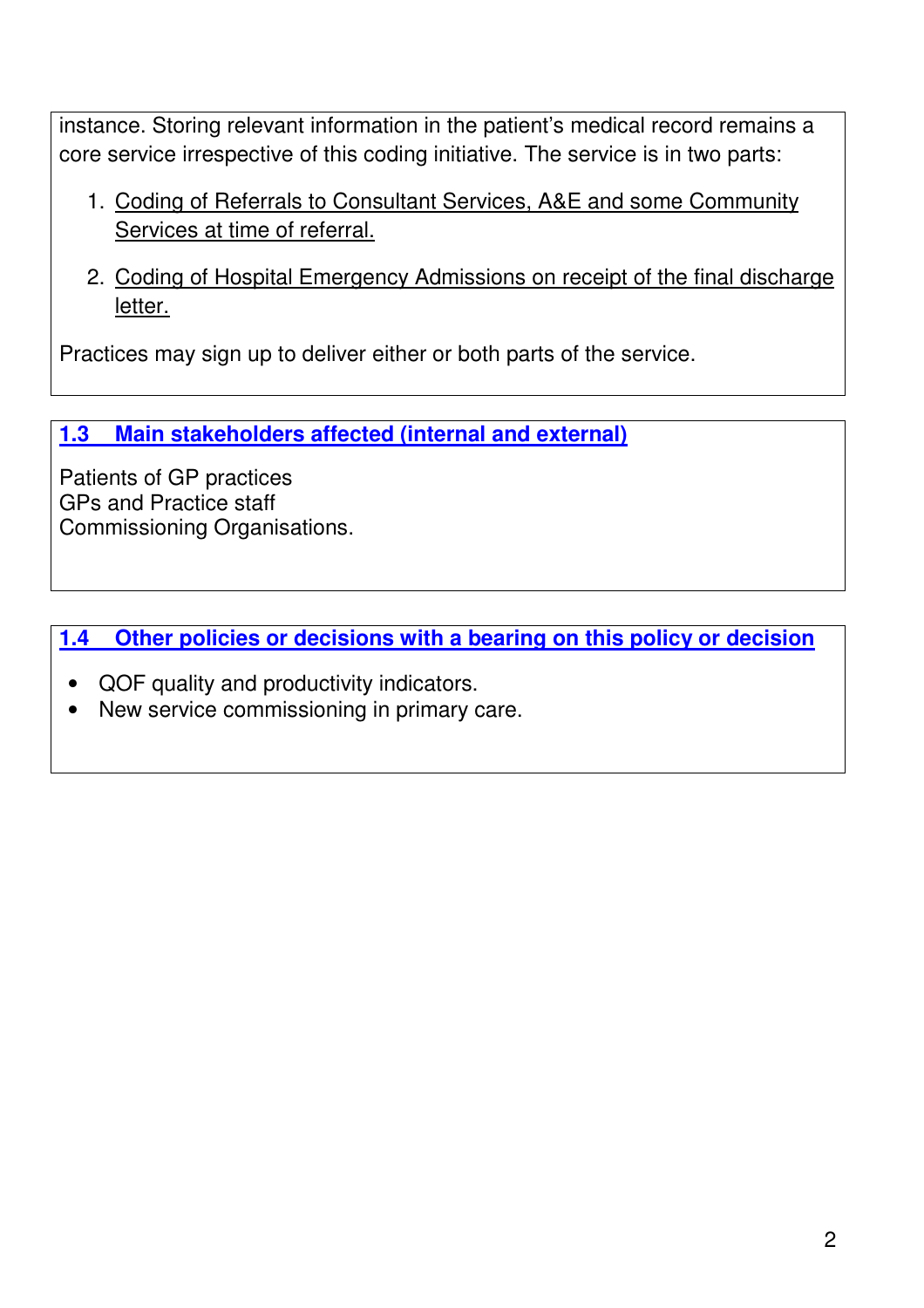## **(2) CONSIDERATION OF EQUALITY AND GOOD RELATIONS ISSUES AND EVIDENCE USED**

## **2.1 Data Gathering**

**What information did you use to inform this equality screening? For example previous consultations, statistics, research, Equality Impact Assessments (EQIAs), complaints. Provide details of how you involved stakeholders, views of colleagues, service users, staff side or other stakeholders.** 

Consultation with the General practitioner Committee of the BMA as to the most appropriate service to be provided by the GMS Contractors. Consultation with other departments in the HSCB responsible for acute services including the local Commissioning groups.

#### **2.2 Quantitative Data**

**Who is affected by the policy or decision? Please provide a statistical profile. Note if policy affects both staff and service users, please provide profile for both.** 

| Category          | What is the makeup of the affected group? $( %)$ Are there any<br>issue or problems? For example, a lower uptake that needs to<br>be addressed or greater involvement of a particular group? |  |  |
|-------------------|----------------------------------------------------------------------------------------------------------------------------------------------------------------------------------------------|--|--|
|                   | This relates to all patients in all categories who are registered in                                                                                                                         |  |  |
|                   | <b>GP Practices in Northern Ireland</b>                                                                                                                                                      |  |  |
| Gender            |                                                                                                                                                                                              |  |  |
| Age               |                                                                                                                                                                                              |  |  |
| Religion          |                                                                                                                                                                                              |  |  |
| <b>Political</b>  |                                                                                                                                                                                              |  |  |
| Opinion           |                                                                                                                                                                                              |  |  |
| <b>Marital</b>    |                                                                                                                                                                                              |  |  |
| <b>Status</b>     |                                                                                                                                                                                              |  |  |
| Dependent         |                                                                                                                                                                                              |  |  |
| <b>Status</b>     |                                                                                                                                                                                              |  |  |
| <b>Disability</b> |                                                                                                                                                                                              |  |  |
| Ethnicity         |                                                                                                                                                                                              |  |  |
| Sexual            |                                                                                                                                                                                              |  |  |
| Orientation       |                                                                                                                                                                                              |  |  |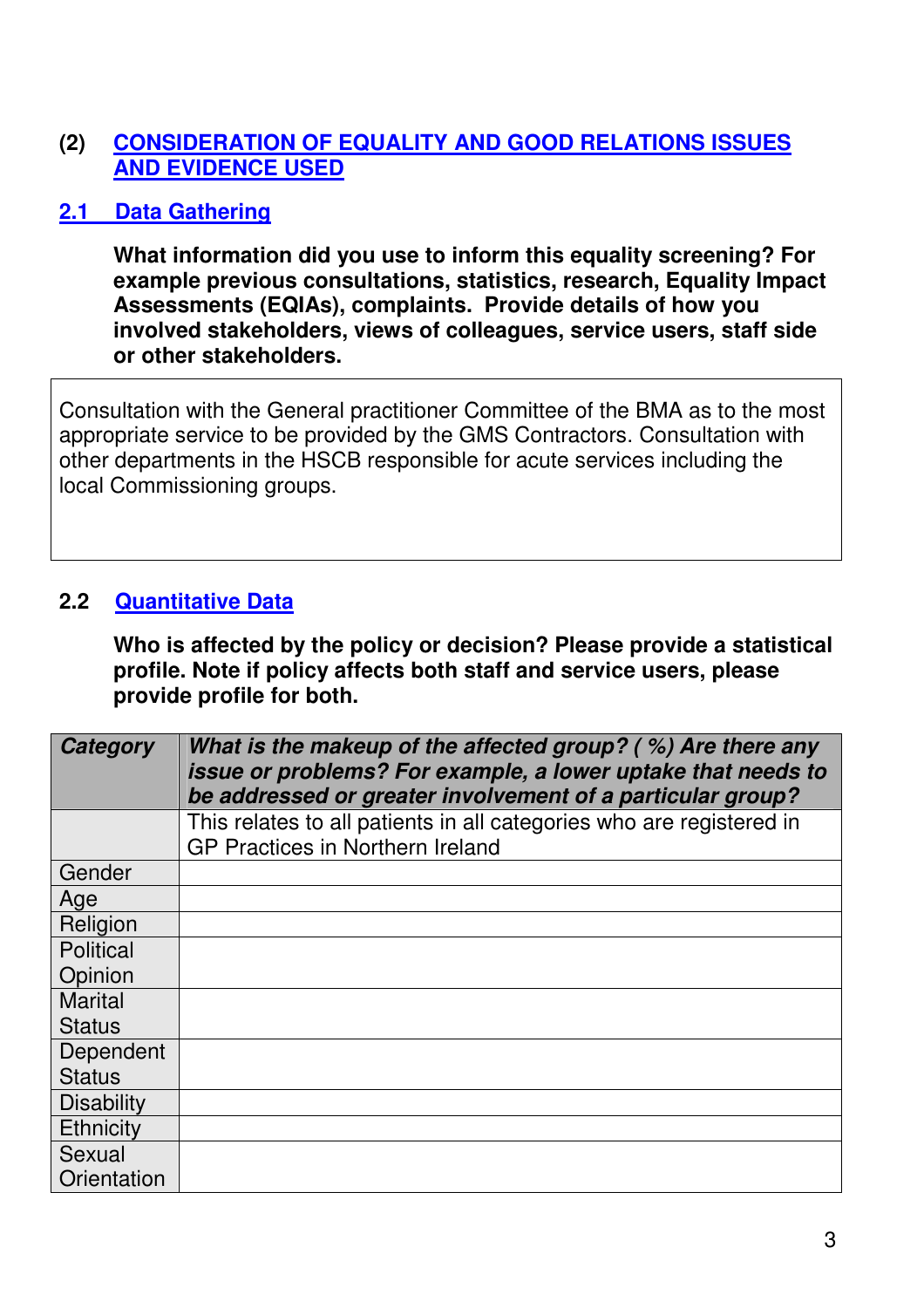## **2.3 Qualitative Data**

**What are the different needs, experiences and priorities of each of the categories in relation to this policy or decision and what equality issues emerge from this? Note if policy affects both staff and service users, please discuss issues for both.** 

| Category          | <b>Needs and Experiences</b>                                                                                                                                                                               |
|-------------------|------------------------------------------------------------------------------------------------------------------------------------------------------------------------------------------------------------|
|                   | All patients with medical records held in practice will benefit from<br>this improvement in record keeping as ultimately it contributes to<br>better clinical benefits for all patients in all categories. |
| Gender            |                                                                                                                                                                                                            |
| Age               |                                                                                                                                                                                                            |
| Religion          |                                                                                                                                                                                                            |
| <b>Political</b>  |                                                                                                                                                                                                            |
| Opinion           |                                                                                                                                                                                                            |
| <b>Marital</b>    |                                                                                                                                                                                                            |
| <b>Status</b>     |                                                                                                                                                                                                            |
| Dependent         |                                                                                                                                                                                                            |
| <b>Status</b>     |                                                                                                                                                                                                            |
| <b>Disability</b> |                                                                                                                                                                                                            |
| <b>Ethnicity</b>  |                                                                                                                                                                                                            |
| Sexual            |                                                                                                                                                                                                            |
| Orientation       |                                                                                                                                                                                                            |

#### **2.4 Multiple Identities**

**Are there any potential impacts of the policy or decision on people with multiple identities? For example; disabled minority ethnic people; disabled women; young Protestant men; and young lesbians, gay and bisexual people.** 

No.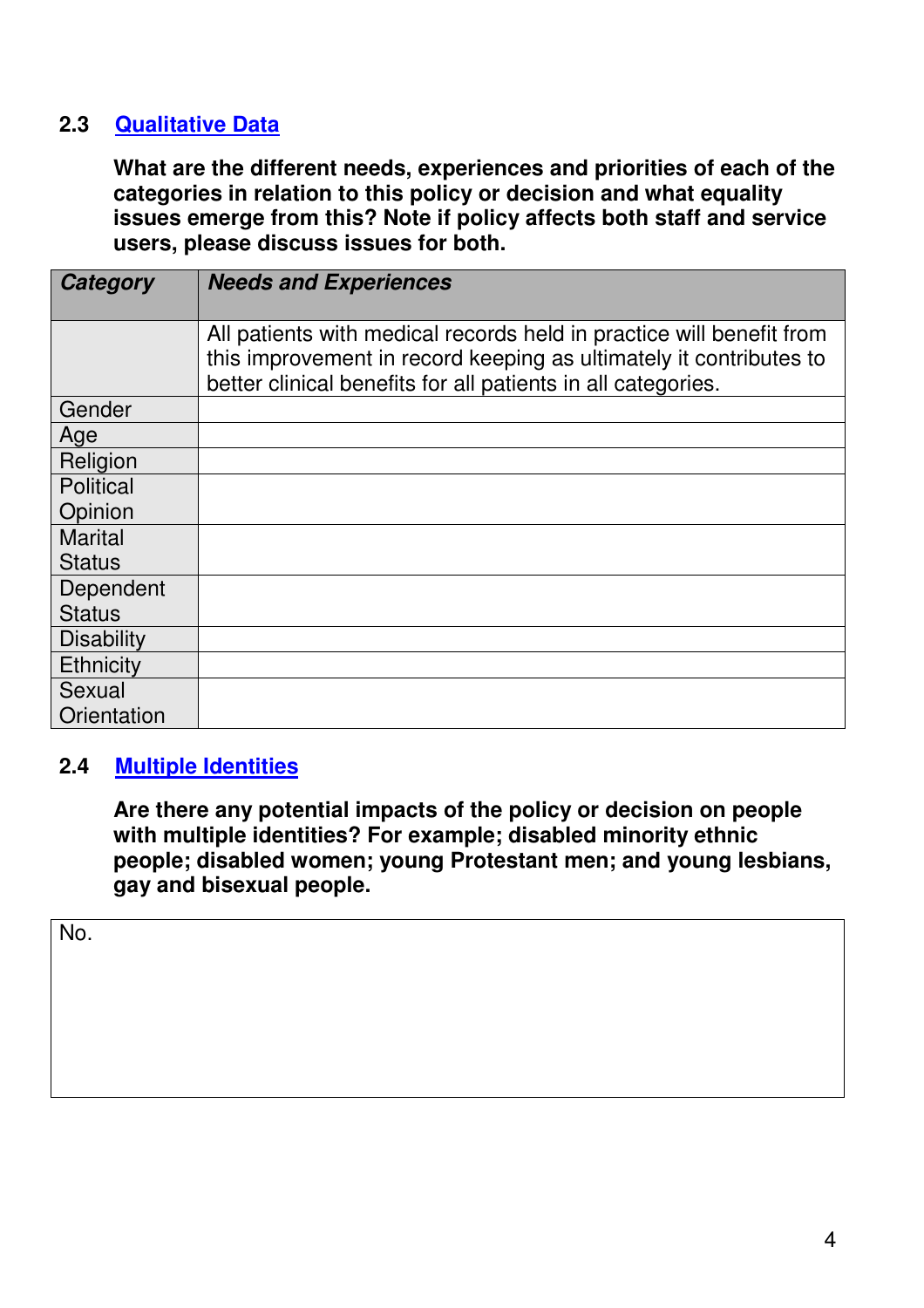**2.5 Based on the equality issues you identified in 2.2 and 2.3, what changes did you make or do you intend to make in relation to the policy or decision in order to promote equality of opportunity?**

| In developing the policy or decision<br>what did you do or change to<br>address the equality issues you<br><i>identified?</i>                                               | What do you intend to do in future<br>to address the equality issues you<br><i>identified?</i> |
|-----------------------------------------------------------------------------------------------------------------------------------------------------------------------------|------------------------------------------------------------------------------------------------|
| The policy was designed to improve<br>record keeping and ability to access<br>appropriate information when<br>considering service design. No<br>equality issues identified. |                                                                                                |
| The emphasis throughout is on<br>improving quality of data collated in<br>GP practices.                                                                                     |                                                                                                |
|                                                                                                                                                                             |                                                                                                |

#### **2.6 Good Relations**

**What changes to the policy or decision – if any – or what additional measures would you suggest to ensure that it promotes good relations? (refer to guidance notes for guidance on impact)** 

| <b>Impact</b> | <b>Suggestions</b> |
|---------------|--------------------|
| none          |                    |
|               |                    |
| none          |                    |
| none          |                    |
|               |                    |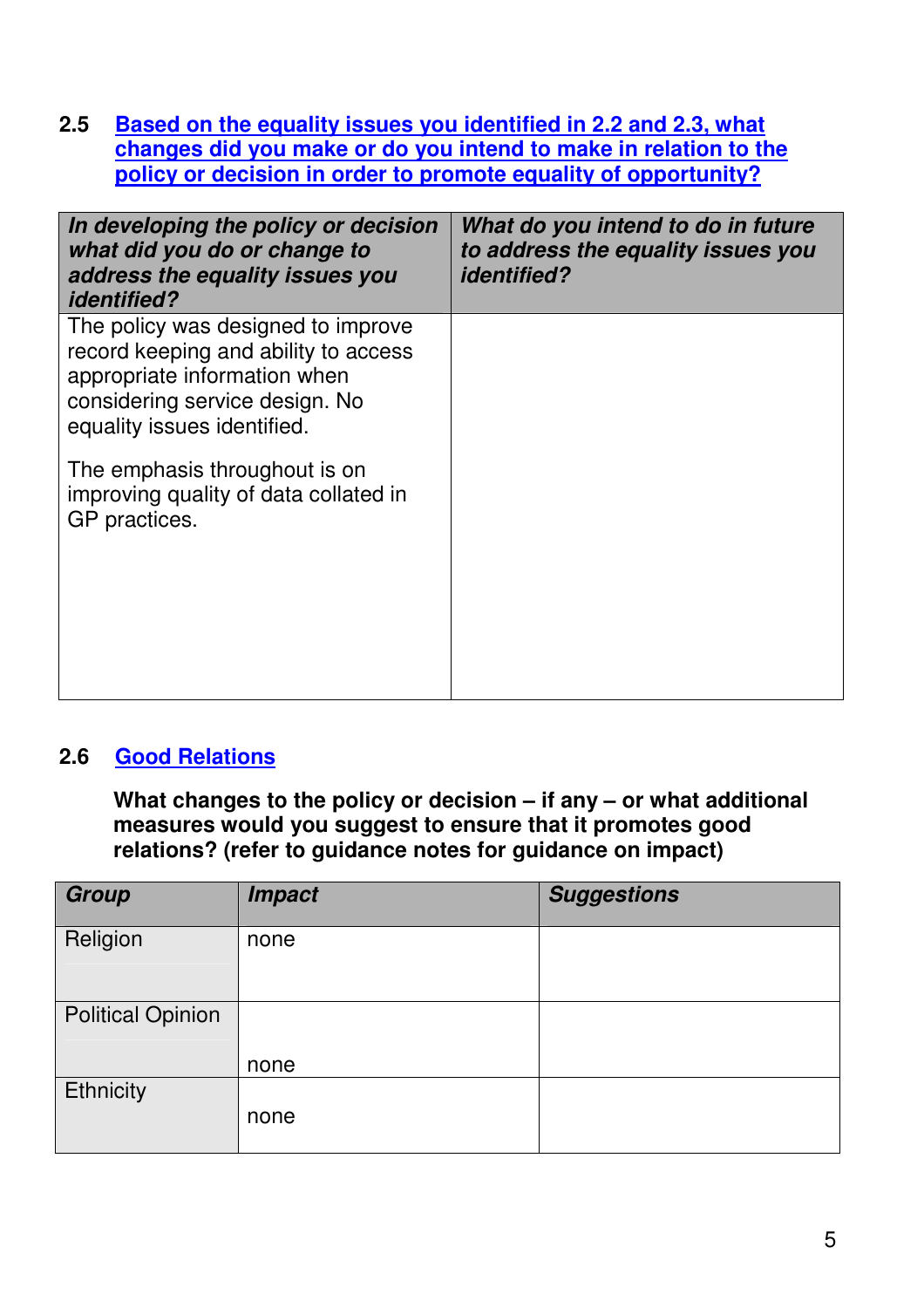#### **(3) SHOULD THE POLICY OR DECISION BE SUBJECT TO A FULL EQUALITY IMPACT ASSESSMENT?**

A full equality impact assessment (EQIA) is usually confined to those policies or decisions considered to have major implications for equality of opportunity.

**How would you categorise the impacts of this decision or policy? (refer to guidance notes for guidance on impact)** 

**Do you consider that this policy or decision needs to be subjected to a full equality impact assessment?** 

#### **Please tick:**

| Major impact          |  |
|-----------------------|--|
| Minor impact          |  |
| No further impact $x$ |  |

| <b>Please tick:</b> |  |
|---------------------|--|
|---------------------|--|

| Yes |   |
|-----|---|
| No  | x |

Please give reasons for your decisions.

The policy was designed to improve record keeping and access to accurate information when considering commissioning of services.

There will be no impact on any other group.

The service will be offered to all practices across the region.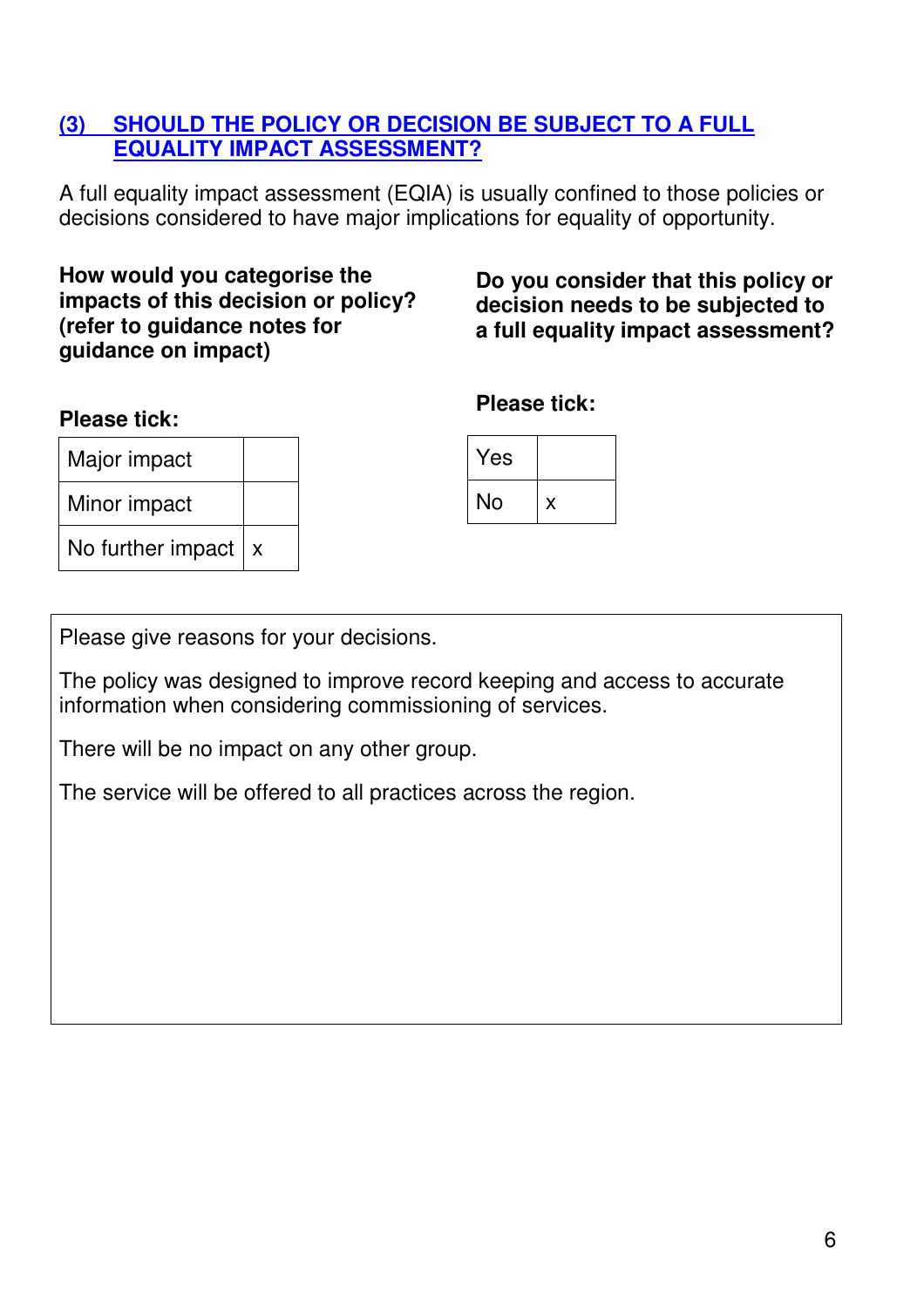## **(4) CONSIDERATION OF DISABILITY DUTIES**

**4.1 In what ways does the policy or decision encourage disabled people to participate in public life and what else could you do to do so?** 

| How does the policy or decision<br>currently encourage disabled<br>people to participate in public life? | What else could you do to encourage<br>disabled people to participate in<br>public life? |
|----------------------------------------------------------------------------------------------------------|------------------------------------------------------------------------------------------|
|                                                                                                          |                                                                                          |
|                                                                                                          |                                                                                          |
|                                                                                                          |                                                                                          |

**4.2 In what ways does the policy or decision promote positive attitudes towards disabled people and what else could you do to do so?** 

| How does the policy or decision<br>currently promote positive<br>attitudes towards disabled people? | What else could you do to promote<br>positive attitudes towards disabled<br>people? |
|-----------------------------------------------------------------------------------------------------|-------------------------------------------------------------------------------------|
|                                                                                                     |                                                                                     |
|                                                                                                     |                                                                                     |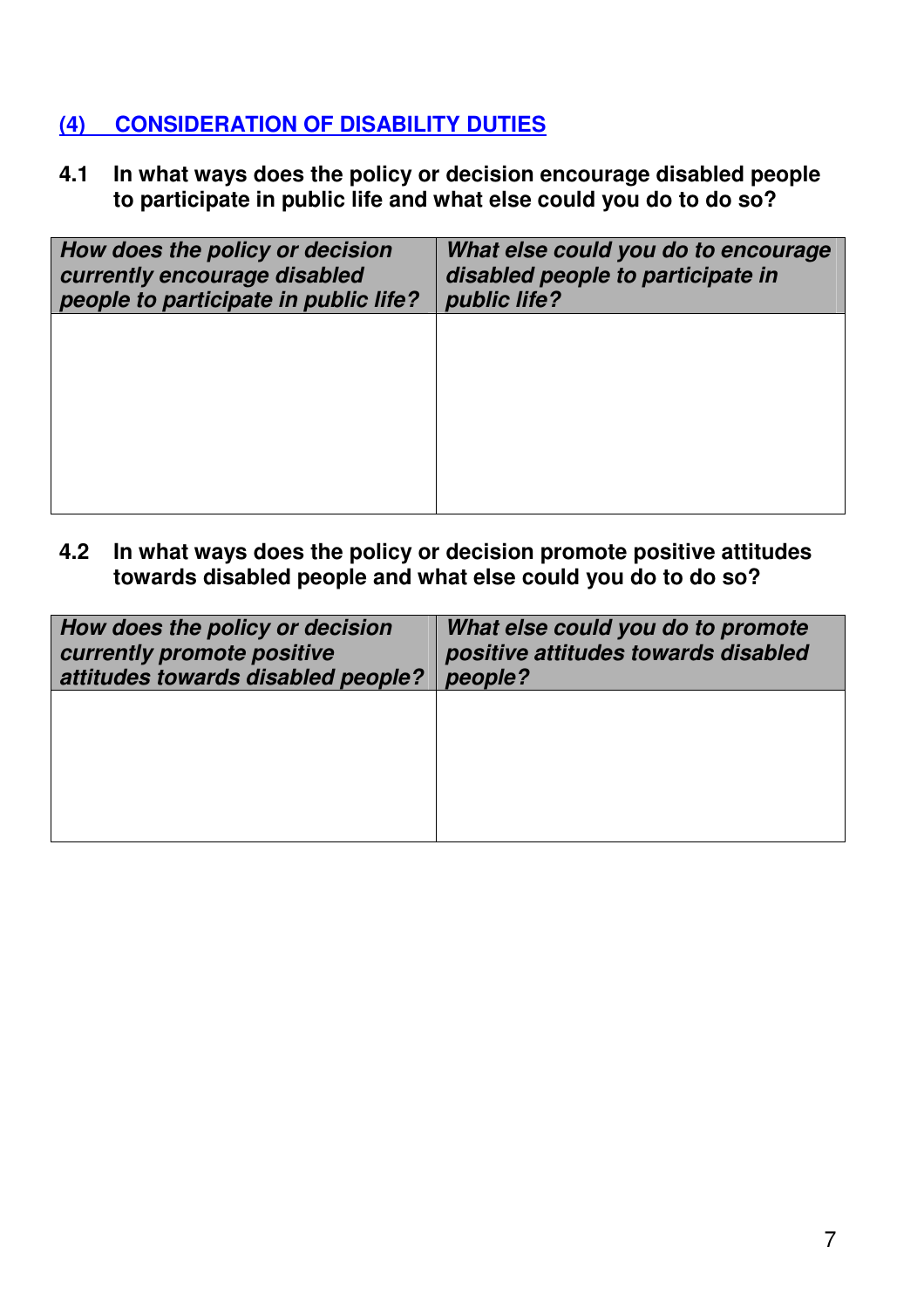## **(5) CONSIDERATION OF HUMAN RIGHTS**

#### **5.1 Does the policy or decision affect anyone's Human Rights? Complete for each of the articles**

| <b>ARTICLE</b>                                                                                      | Yes/No    |
|-----------------------------------------------------------------------------------------------------|-----------|
| Article $2 -$ Right to life                                                                         | <b>No</b> |
| Article 3 – Right to freedom from torture, inhuman or<br>degrading treatment or punishment          | <b>No</b> |
| Article 4 – Right to freedom from slavery, servitude &<br>forced or compulsory labour               | <b>No</b> |
| Article 5 – Right to liberty & security of person                                                   | <b>No</b> |
| Article $6$ – Right to a fair & public trial within a reasonable<br>time                            | <b>No</b> |
| Article 7 – Right to freedom from retrospective criminal law<br>& no punishment without law         | <b>No</b> |
| Article 8 - Right to respect for private & family life, home<br>and correspondence.                 | <b>No</b> |
| Article 9 – Right to freedom of thought, conscience &<br>religion                                   | <b>No</b> |
| Article 10 - Right to freedom of expression                                                         | <b>No</b> |
| Article 11 – Right to freedom of assembly & association                                             | <b>No</b> |
| Article 12 – Right to marry & found a family                                                        | <b>No</b> |
| Article 14 - Prohibition of discrimination in the enjoyment<br>of the convention rights             | <b>No</b> |
| $1st$ protocol Article 1 – Right to a peaceful enjoyment of<br>possessions & protection of property | <b>No</b> |
| $1st$ protocol Article 2 – Right of access to education                                             | <b>No</b> |

If you have answered no to all of the above please move onto to move on to **Question 6** on monitoring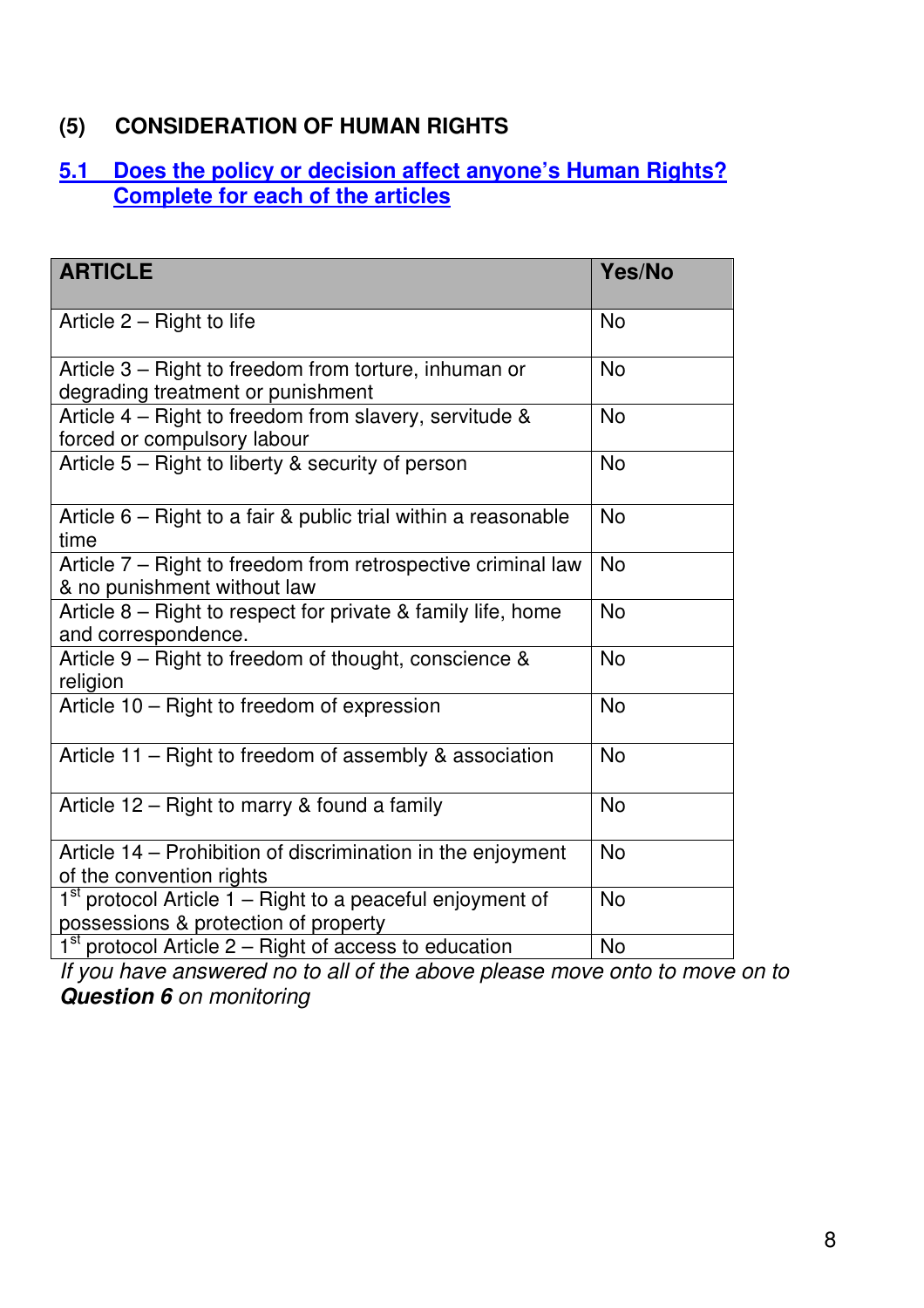**5.2 If you have answered yes to any of the Articles in 5.1, does the policy or decision interfere with any of these rights? If so, what is the interference and who does it impact upon?**

| <b>List the Article</b><br><b>Number</b> | Interfered with?<br>Yes/No | What is the<br>interference and<br>who does it | Is it legal?* |
|------------------------------------------|----------------------------|------------------------------------------------|---------------|
|                                          |                            | impact upon?                                   | Yes/No        |
|                                          |                            |                                                |               |
|                                          |                            |                                                |               |
|                                          |                            |                                                |               |
|                                          |                            |                                                |               |
|                                          |                            |                                                |               |
|                                          |                            |                                                |               |
|                                          |                            |                                                |               |
|                                          |                            |                                                |               |
|                                          |                            |                                                |               |
|                                          |                            |                                                |               |

\* It is important to speak to your line manager on this and if necessary seek legal opinion to clarify this

#### **5.3 Outline any actions which could be taken to promote or raise awareness of human rights or to ensure compliance with the legislation in relation to the policy or decision.**

n/a